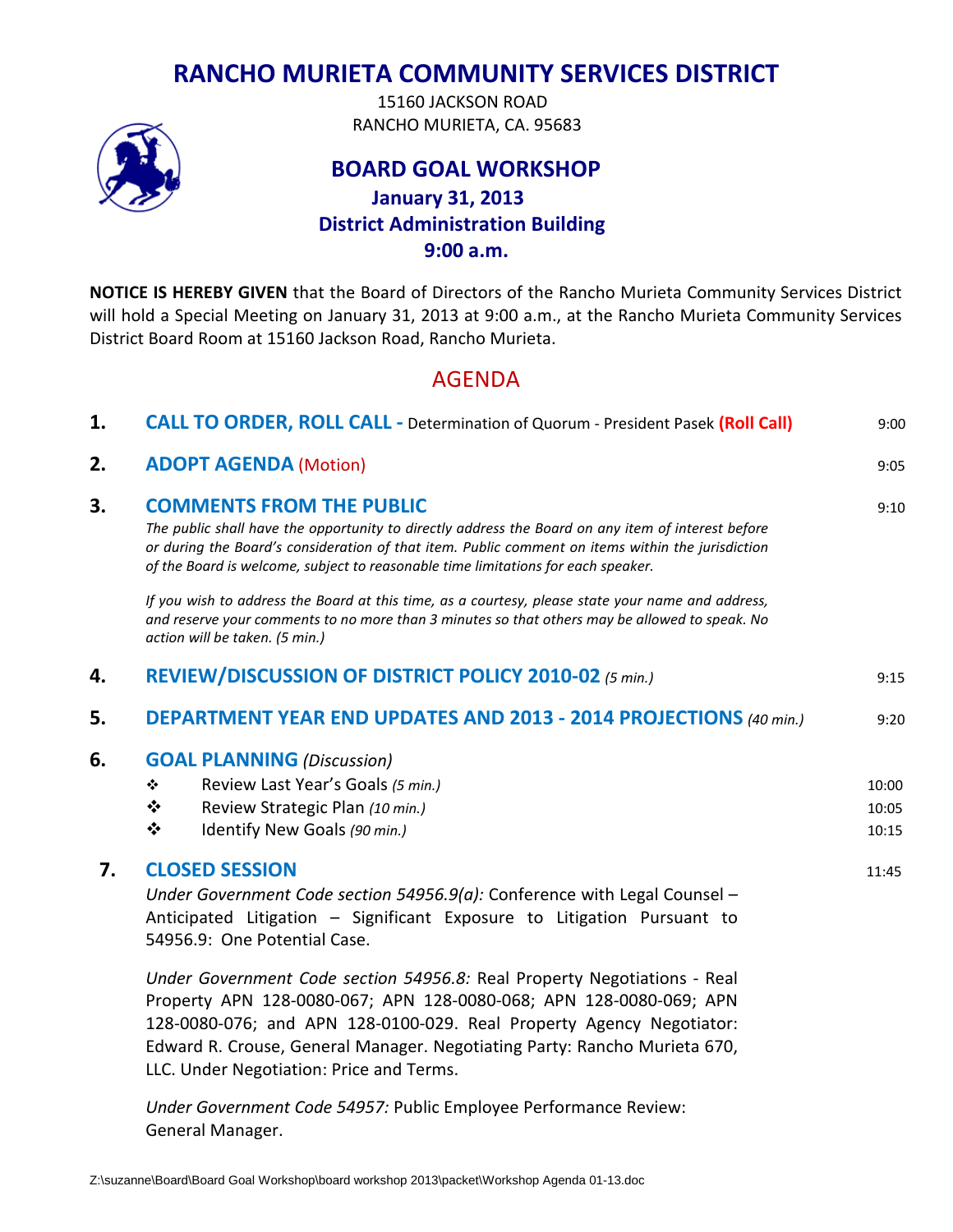# **8. REPORT BACK FROM CLOSED SESSION** 1:45 **9. DIRECTOR COMMENTS/SUGGESTIONS** 1:50

#### **10. ADJOURNMENT** (Motion) 1:55

"In accordance with California Government Code Section 54957.5, any writing or document that is a public record, relates to an open session agenda item and is distributed less than 72 hours prior to a regular meeting, will be made available for public inspection in the District offices during normal business hours. If, however, the document is not distributed until the regular meeting to which it relates, then the document or writing will be made available to the public at the location of the meeting."

In compliance with the Americans with Disabilities Act, if you are a disabled person and you need a disability-related modification or accommodation to participate in this meeting, please contact the District Office at 916-354-3700 or fax 916-354-2082. Requests must be made as soon as possible and at least two (2) full business days before the start of the meeting.

Note: This agenda is posted pursuant to the provisions of the Government Code commencing at Section 54950. The date of this posting is January 28, 2013. Posting locations are: 1) District Office; 2) Plaza Foods; 3) Rancho Murieta Association; 4) Murieta Village Association.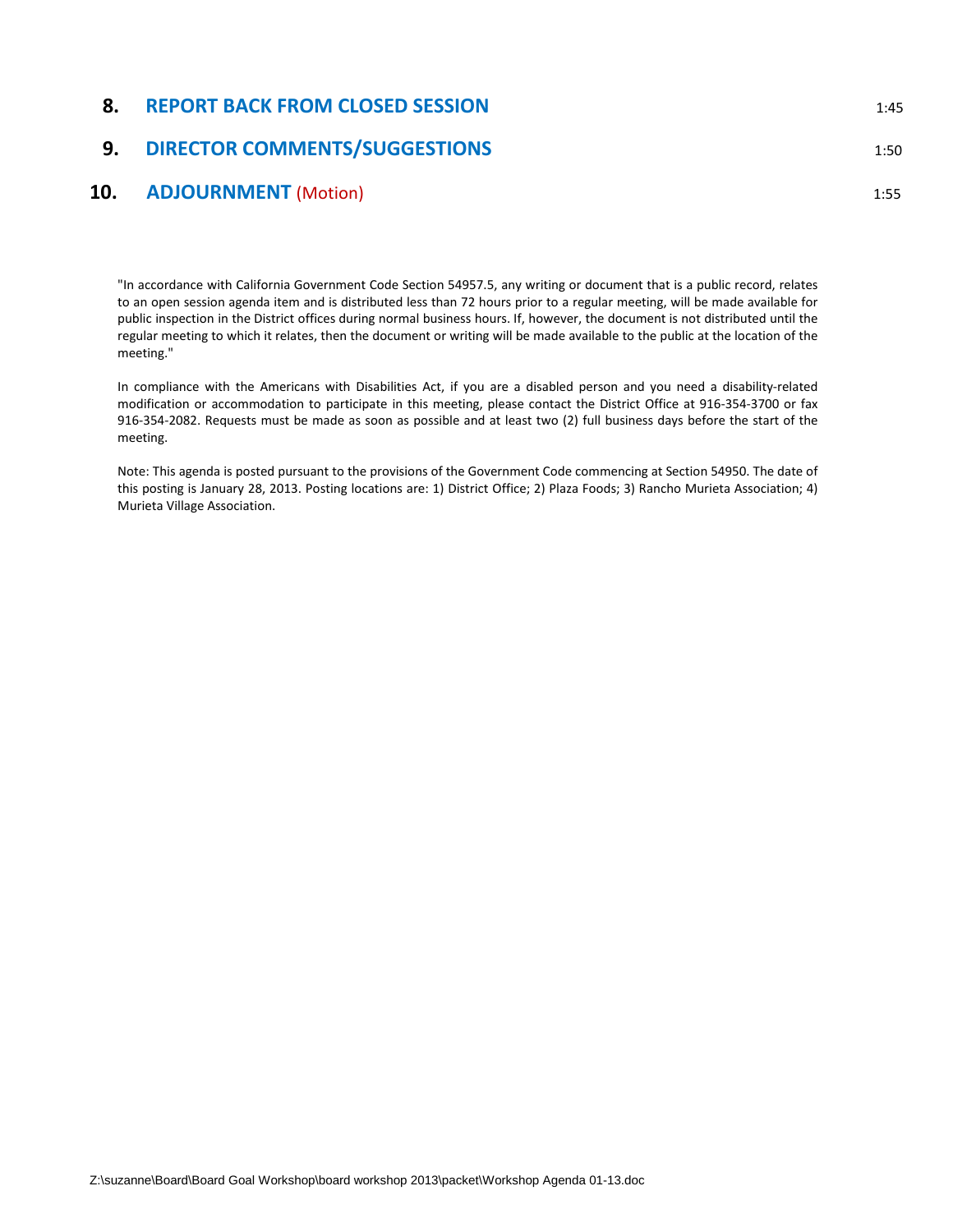# **RANCHO MURIETA COMMUNITY SERVICES DISTRICT**

| Category: | Financial                           | Policy $\# 2010 - 02$ |
|-----------|-------------------------------------|-----------------------|
| Title:    | Submittal and Review of Board Goals |                       |

#### **PURPOSE**

Rancho Murieta Community Services District conducts a Board Goal Workshop annually for the Board of Directors to review previous goals and to submit, discuss and agree upon new goals. The purpose of this policy is to establish the procedures for the submittal of and review of the goals set by the Board of Directors, which are high level, direction setting goals for the District.

#### **BASIC POLICY AND OBJECTIVES**

#### Definition of a Goal

A goal is defined as an object or an end that one strives to attain.

#### Submittal of Board Goal Suggestions

- 1. The Rancho Murieta Community Services District's Board of Directors holds a Board Goal Workshop every year on the Friday after the regular January Board meeting. Department Managers attend the meeting also.
- 2. Each Director is given an updated copy of the Board Goals from previous years, an updated copy of the Strategic Plan Action Items, Rules and Roles for Workshops and a blank dialogue sheet to complete.
- 3. The Dialogue Sheet is for the Directors to write down their suggestions for goals for the District. The areas covered on the Dialogue Sheet include: Water/Wastewater/Drainage, Security, Solid Waste, Community Relations, RMA/RMCC Relations, Employee Relations, Development, and District/Board.
- 4. After each Director completes and submits his/her Dialogue Sheet, the District Secretary will combine them onto one sheet, color coding them by Director. The Dialogue Sheet is used to consolidate items for discussion.
- 5. At the Board Goal Workshop, each Director will explain his/her suggested goal. Directors, along with Department Managers, will discuss each suggestion. The Directors will then agree, by consensus, on whether or not the suggestion is a Board goal.
- 6. Once a goal is agreed upon, the Directors, with input from Department Managers, will agree upon a start date and a due date for the goal.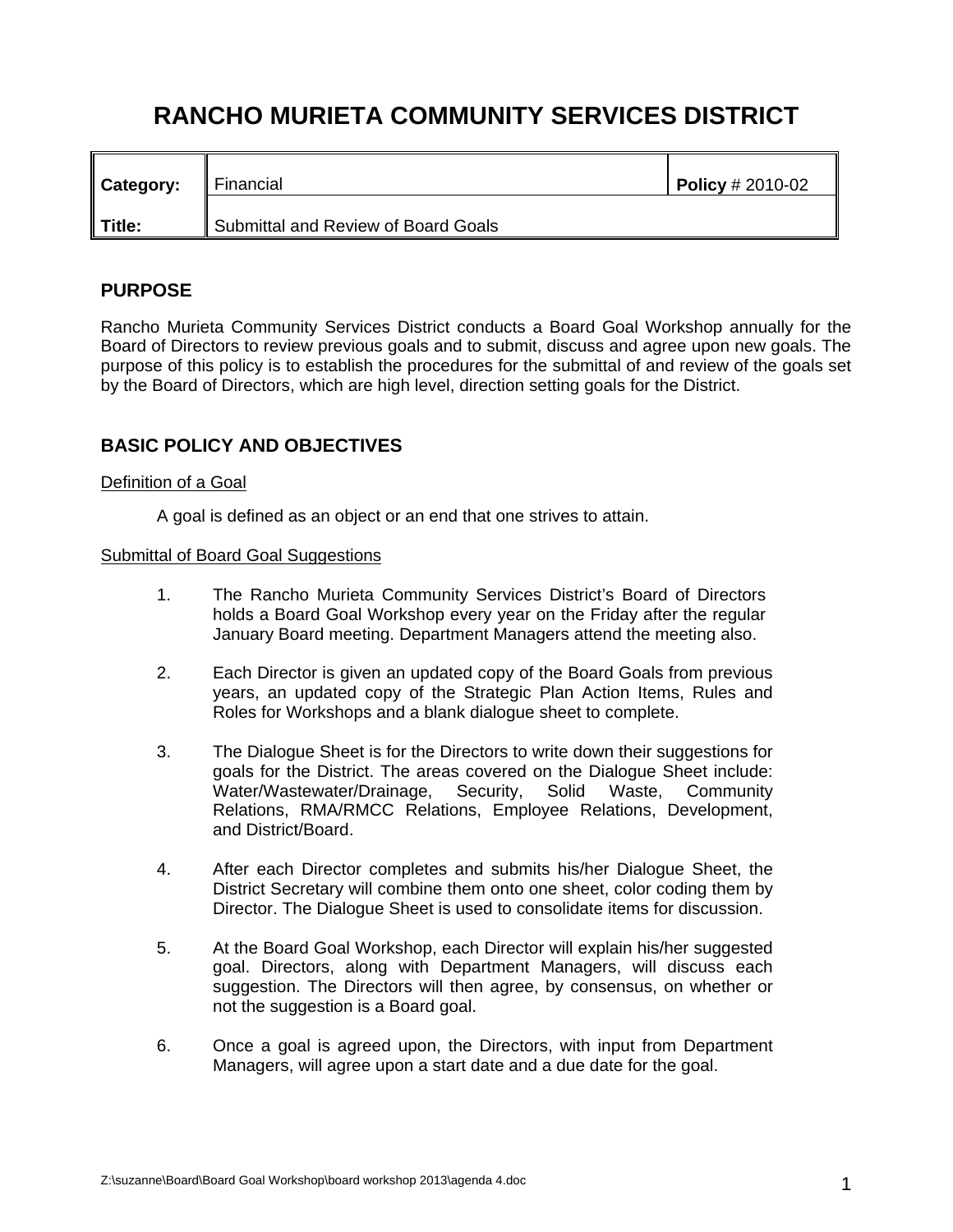7. The General Manager will provide the Board of Directors a quarterly status report on the progress of the Board goals. These status reports will be given at the March, June, September and December regular Board meetings or as needed.

| Approved by Rancho Murieta Community Services District's<br><b>Board of Directors</b> | February 17, 2010 |
|---------------------------------------------------------------------------------------|-------------------|
|---------------------------------------------------------------------------------------|-------------------|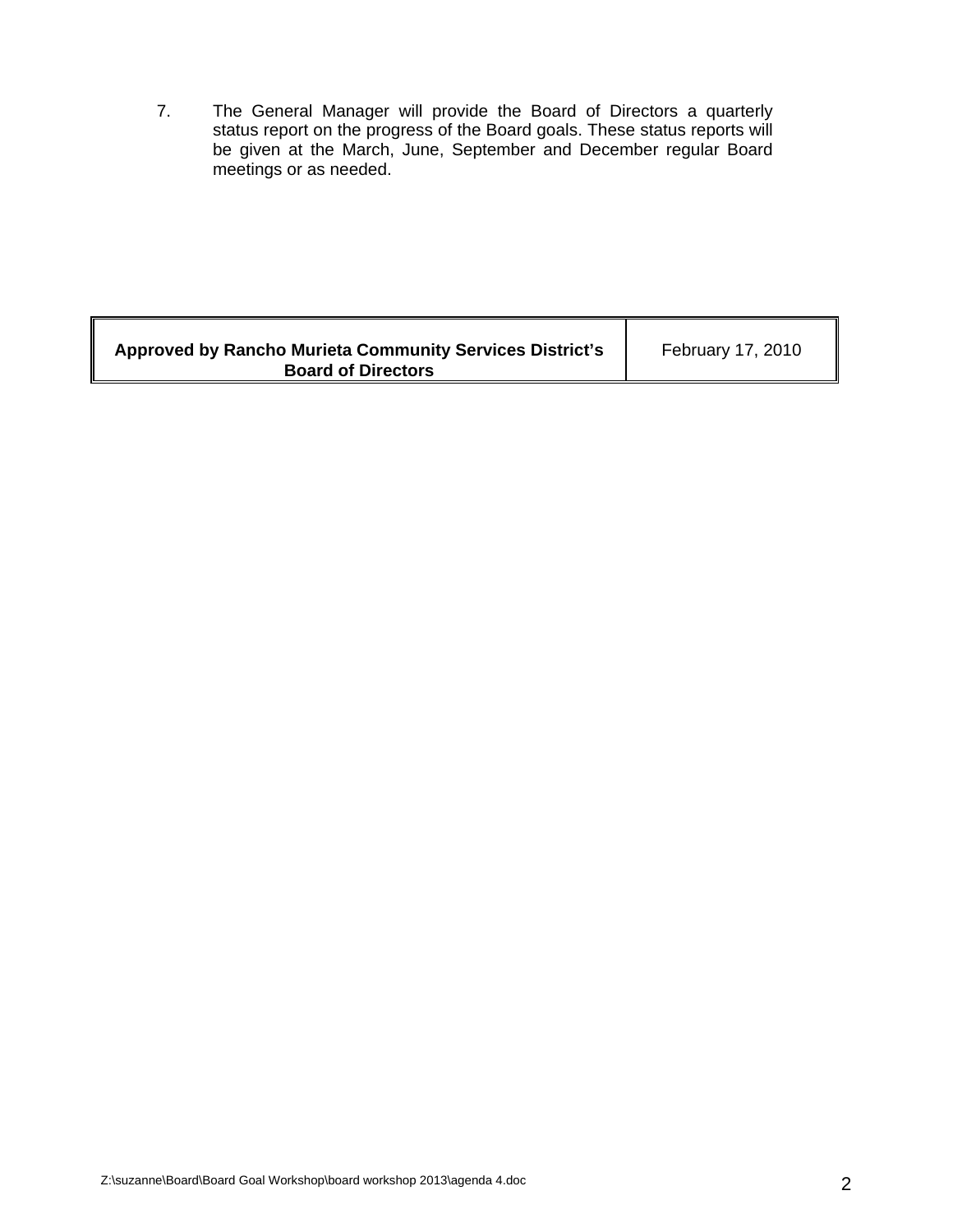### **BOARD GOALS 2012 01/2013**

| <b>Priority</b> | <b>District Goal</b>                                                                                                           | <b>Start</b> | <b>Due</b>    | $\frac{0}{0}$ | <b>Major Accomplishments</b>                                     | <b>Outstanding Issues, Questions</b>                                                                             |
|-----------------|--------------------------------------------------------------------------------------------------------------------------------|--------------|---------------|---------------|------------------------------------------------------------------|------------------------------------------------------------------------------------------------------------------|
|                 |                                                                                                                                | <b>Date</b>  | <b>Date</b>   | <b>Comp</b>   |                                                                  |                                                                                                                  |
|                 | Evaluate New Ways to Use                                                                                                       | Jan.         | Jan.          |               | Presented memo to                                                | Discuss need at annual workshop                                                                                  |
|                 | PTF Swap Parcel                                                                                                                | 2001         | 2010          |               | <b>Improvements Committee</b>                                    |                                                                                                                  |
|                 | Increase technology for new<br>gate                                                                                            | Jan.<br>2005 | July<br>2006  | <b>HOLD</b>   | Meet with N. Gate Planning<br>Committee<br>Submitted "wish" list | Working through security strategic<br>plan without upgrades to gates;<br>utilize ABDI upgrades as<br>appropriate |
|                 | <b>Identify Water Treatment</b><br>Plant replacement<br>alternatives                                                           | Jan.<br>2009 | July<br>2009  | 100%          | Completed July 2009                                              |                                                                                                                  |
|                 | Update Strategic Plan                                                                                                          | July<br>2009 | Jan<br>2010   |               |                                                                  |                                                                                                                  |
|                 | <b>Identify Conservation efforts</b><br>to comply 2020                                                                         | July<br>2009 | July<br>2010  |               | Completed October 2010                                           |                                                                                                                  |
|                 | Evaluate non-director<br>representative on committees                                                                          | Jan<br>2009  | Jan<br>2010   |               | Completed February 2009                                          |                                                                                                                  |
|                 | Identify 3 tangible cost saving<br>ideas from Ad Hoc report                                                                    | Jan<br>2009  | Jan<br>2010   |               | Completed 2009                                                   |                                                                                                                  |
|                 | Evaluate ways to address<br>PERS cost increases                                                                                | Jan<br>2009  | Jan<br>2010   |               | Maintain status quo                                              | Union contract negotiations                                                                                      |
|                 | Adopt Policy on Process for<br><b>Submittal of Board Goals</b>                                                                 | Feb<br>2010  | Feb<br>2010   |               | Completed and Board adopted<br>February 2010                     |                                                                                                                  |
|                 | Develop 5- Year Financial<br>Plan                                                                                              | Jan<br>2010  | April<br>2010 |               | Completed May - Presented to<br><b>Finance Committee</b>         |                                                                                                                  |
|                 | Proceed with IWMP<br>recommendations                                                                                           |              |               |               |                                                                  |                                                                                                                  |
|                 | Develop direction for<br>$\blacksquare$<br>future studies and<br>policy changes                                                | Jan<br>2011  | June<br>2011  | 100%          | Adopted recycled water policy                                    |                                                                                                                  |
|                 | <b>Pursue CDPH</b><br>$\blacksquare$<br>approval of Clementia<br>Reservoir for drinking<br>water supply in times<br>of drought | Jan<br>2011  |               |               |                                                                  | Postponed at the request of CDPH.                                                                                |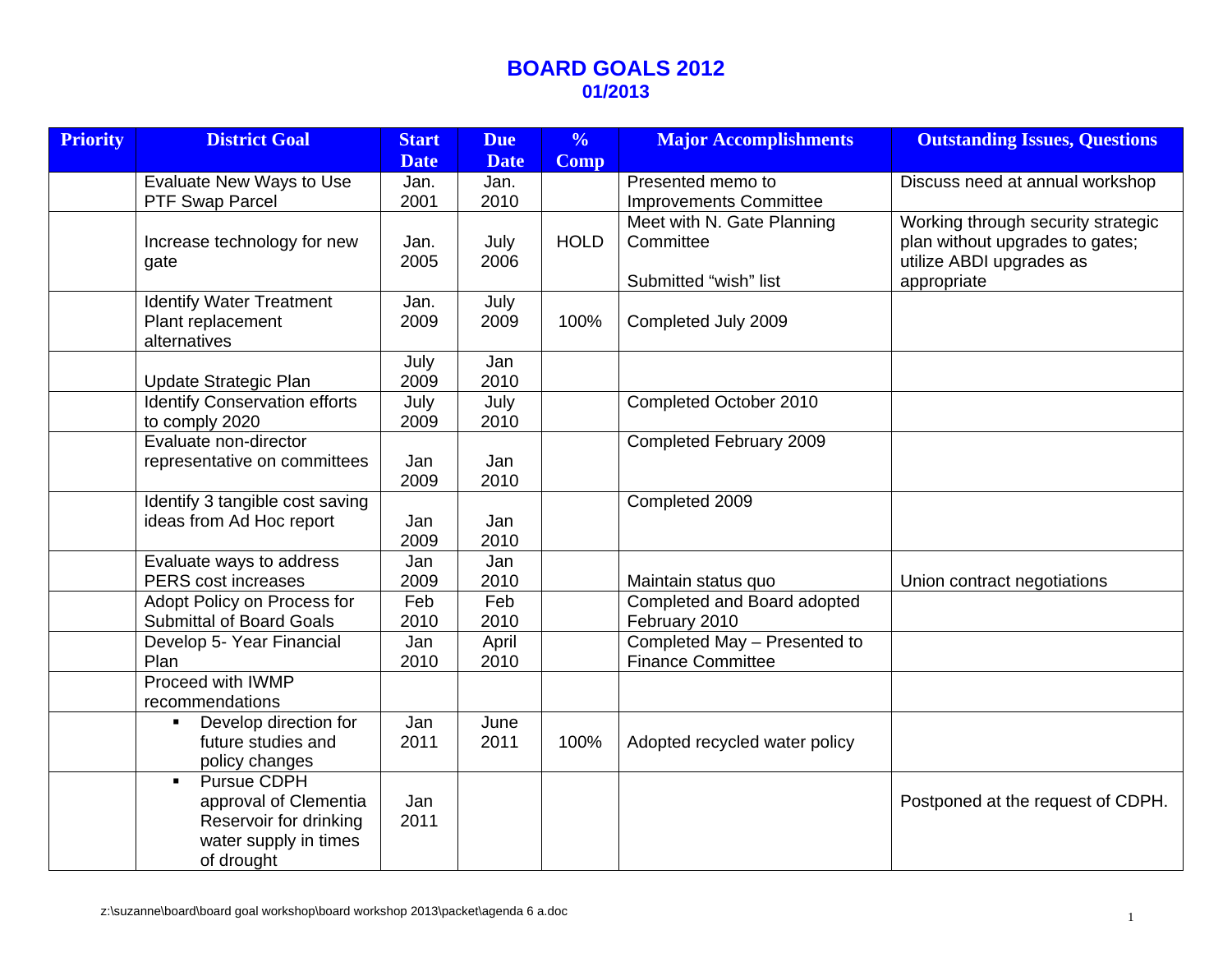## **BOARD GOALS 2012 01/2013**

| <b>Priority</b> | <b>District Goal</b>                                                                                                                                                             | <b>Start</b><br><b>Date</b> | <b>Due</b><br><b>Date</b> | $\frac{6}{6}$<br><b>Comp</b> | <b>Major Accomplishments</b>    | <b>Outstanding Issues, Questions</b>        |
|-----------------|----------------------------------------------------------------------------------------------------------------------------------------------------------------------------------|-----------------------------|---------------------------|------------------------------|---------------------------------|---------------------------------------------|
|                 | Refine water shortage<br>$\blacksquare$<br>contingency plan to<br>better define timing of<br>drought stages,<br>related to reservoir<br>levels, early warning<br>forecasts, etc. | March<br>2012               | Sept.<br>2012             |                              |                                 |                                             |
|                 | Select appropriate<br>$\blacksquare$<br>augmentation<br>projects, size,<br>including prudent<br>reserve set the new<br>fee                                                       | Sept.<br>2012               | March<br>2013             |                              |                                 |                                             |
|                 | Re-engineer WTP and<br>$\blacksquare$<br><b>WWRP</b> phase<br>planning as well as<br>recycled water<br>transmission and<br>storage facilities                                    | Sept.<br>2012               | March<br>2013             |                              |                                 |                                             |
|                 | <b>Begin Education Component</b><br>of 2020 Plan                                                                                                                                 | Jan<br>2011                 |                           |                              |                                 |                                             |
|                 | Independent study of<br>employee compensation and<br>Pay-For-Performance<br>Program                                                                                              | Jan<br>2011                 |                           | 100%                         | Completed May 2011              | Employee Evaluation Update - in<br>progress |
|                 | Develop policy for employee<br>appreciation and recognition                                                                                                                      | Jan<br>2011                 |                           | 100%                         | <b>Completed August 2011</b>    |                                             |
|                 | Update Strategic Plan by end<br>of 2011                                                                                                                                          | Jan<br>2011                 |                           | 100%                         | <b>Completed September 2011</b> |                                             |
|                 | Develop plan for security<br>camera coverage of District<br>facilities                                                                                                           | Feb<br>2012                 |                           |                              |                                 |                                             |
|                 | Revise Policy 2010-10 to<br>include negative and positive<br>news/information                                                                                                    | Feb<br>2012                 |                           | 100%                         | Adopted policy March 21,2012    |                                             |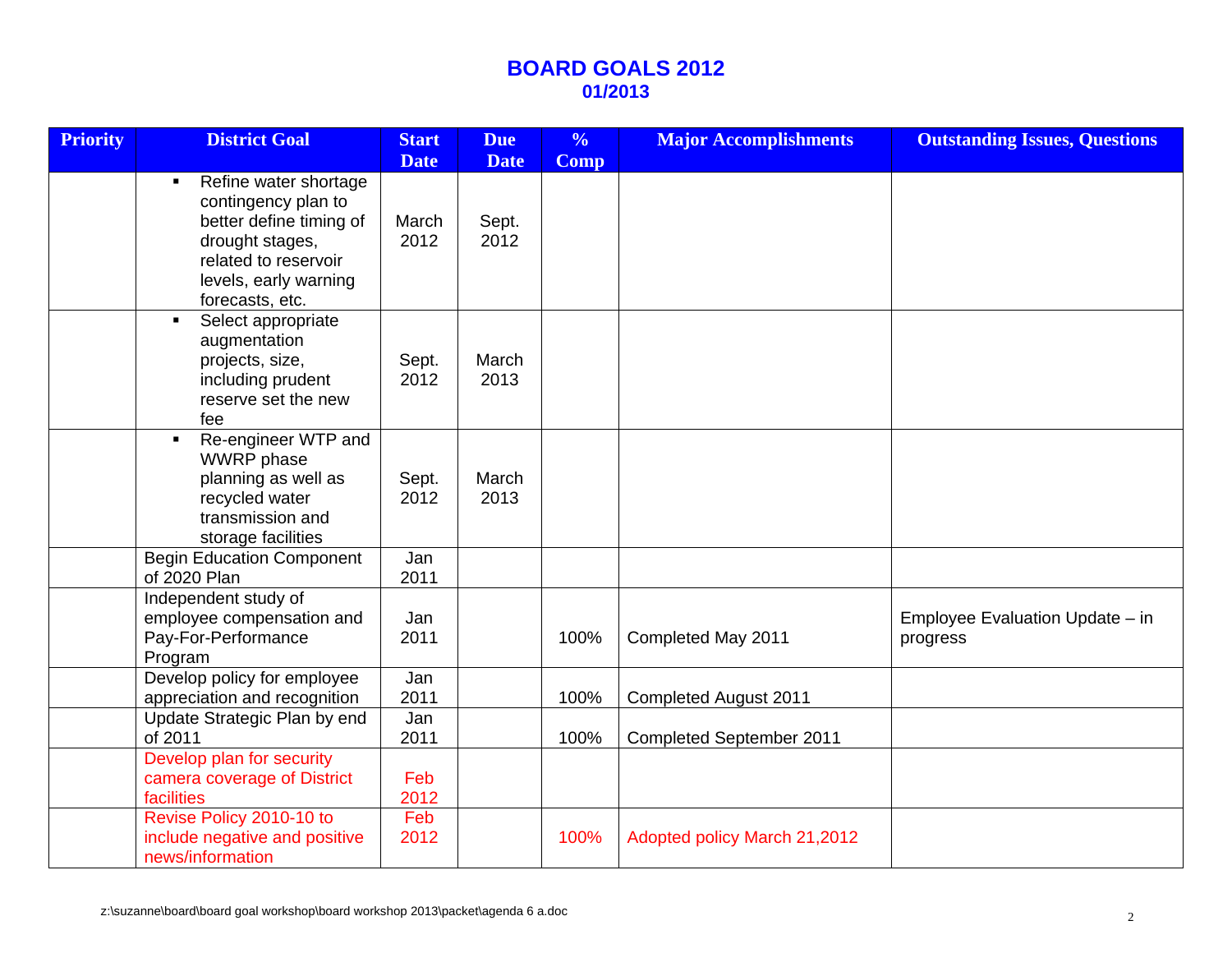## **BOARD GOALS 2012 01/2013**

| <b>Priority</b> | <b>District Goal</b>                        | <b>Start</b><br><b>Date</b> | <b>Due</b><br><b>Date</b> | $\sqrt[6]{\ }$<br>Comp | <b>Major Accomplishments</b> | <b>Outstanding Issues, Questions</b> |
|-----------------|---------------------------------------------|-----------------------------|---------------------------|------------------------|------------------------------|--------------------------------------|
|                 | <b>Re-start Parks Committee</b><br>meetings | Feb<br>2012                 |                           | 100%                   | Meetings began in 2012       |                                      |

**Color Key: New Goal Carryover Goal**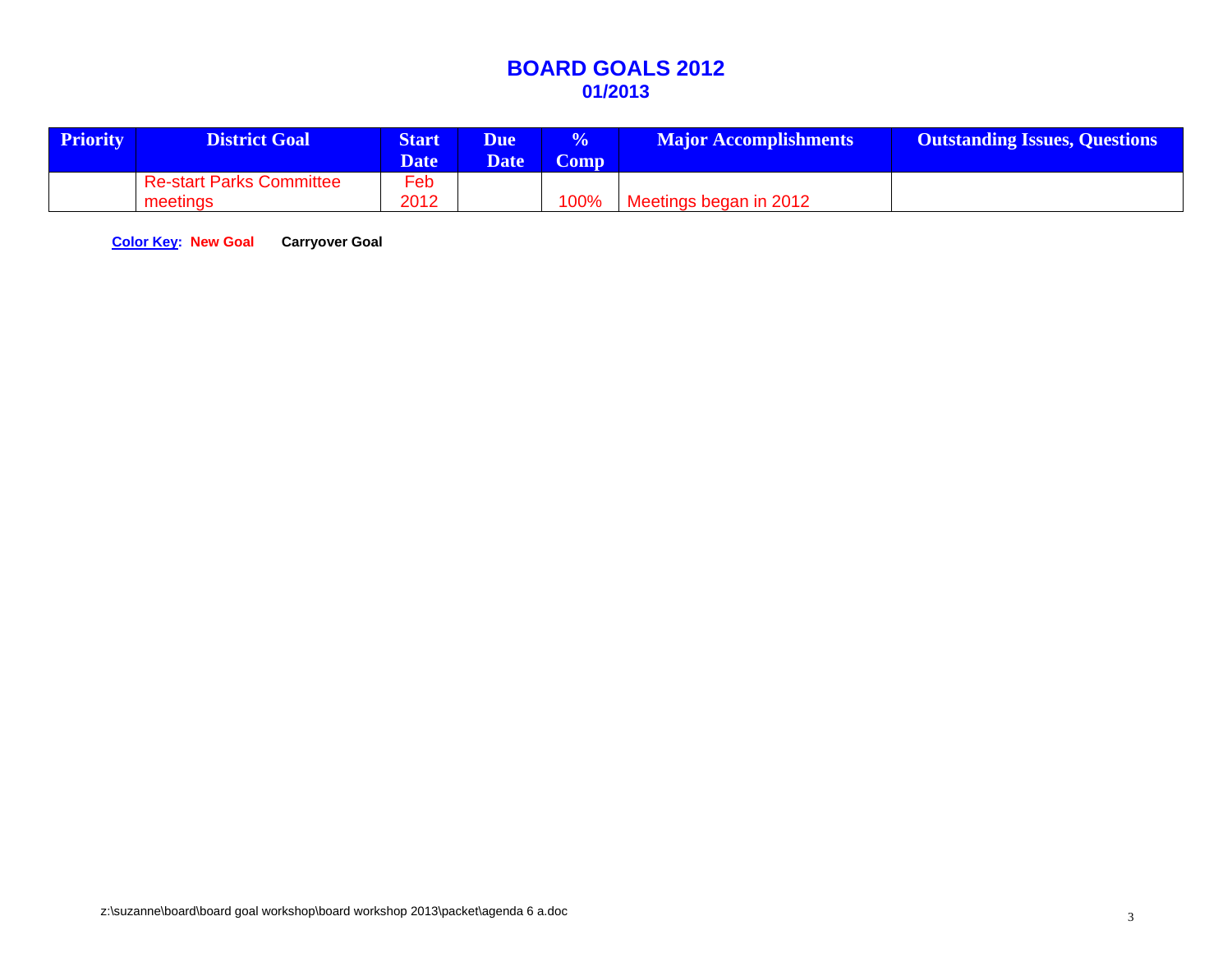# **2011 STRATEGIC PLAN UPDATE**

#### **MISSION STATEMENT**

*The mission of Rancho Murieta Community Services District is to take a leadership role in responding to the needs of the residents. The District will deliver superior community services efficiently and professionally at a reasonable cost while responding to and sustaining the enhanced quality of life the community desires.*

#### **INTERNAL AND EXTERNAL ASSESSMENT**

Each District committee evaluated their respective core interests on issues affecting the District. The following Strengths, Weaknesses, Opportunities and Threats (SWOT) were identified during the Committees' discussion.

#### **Security Committee**

#### **Patrol Operations**

#### **Strengths**

- o Post trained staff
- o Longevity of key staff
- o Good relationship with RMA compliance
- o Visible presence

#### **Opportunities**

- o Additional cameras in parks, CSD facilities, commercial areas
	- o This will allow for better use of patrol time
	- o Expand RMA non-safety compliance

#### **Weaknesses**

- o Employee retention
	- o Employees regularly seeking other employment
		- Incentive pay
		- Advancement/motivation

#### **Threats**

- o Special tax funding limitations
- o Reduced SSD coverage
- o RMA takeover of security

#### **Gate Operations**

#### **Strengths**

- o ABDI program
- o Dispatch capabilities
- o Resident, guest , vendor contact, check in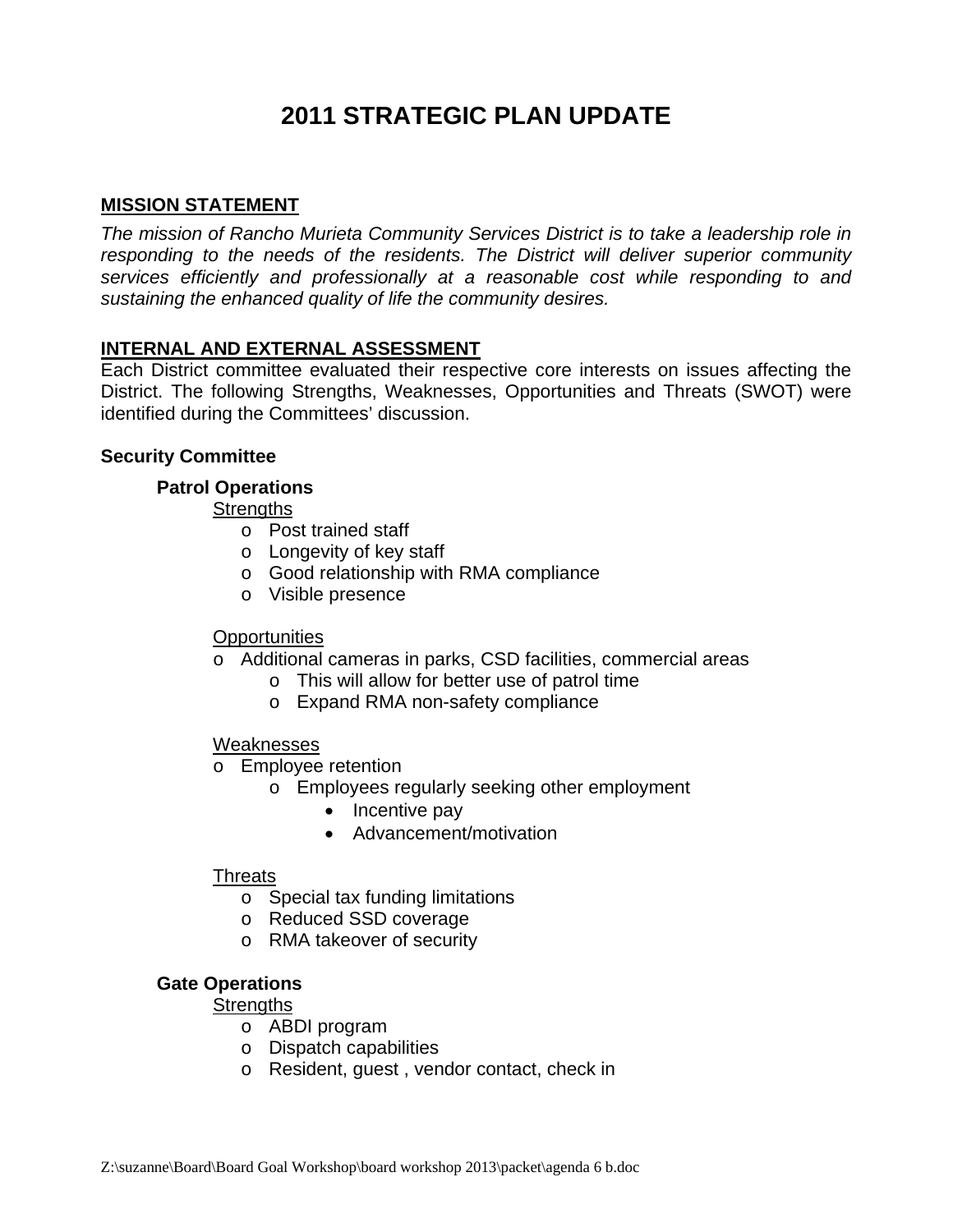#### Weaknesses

- o Residents lack of knowledge and use of guest notification
	- o Continuing education

#### **Opportunities**

- o License plate cameras
	- o Tracking purposes
- o Stonehouse gate operation

#### **Threats**

- o High traffic volume
	- o Causes backups and puts pressure on staff
	- o RMA take-over of gates

#### **Improvements Committee**:

Strengths: reserve funding and professional staff

Weaknesses: aging infrastructure and no reserve for drainage

Opportunities: developer cost share, grant funding, working with RMA

Threats: changes in regulations, unplanned failures, vandalism and contamination

#### **Communications Committee**

Strengths: good reputation, currency of website, consistent communication

Weaknesses: use of website by residents, apathy of residents

Opportunities: more pictures on website, Facebook and news releases

Threats: RanchoMurieta.com and RanchoMurietaonline.com, SPAM overload of residents

#### **Personnel Committee**

Strengths: retaining employees, small staff, well trained, multi functional

Weaknesses: The geographical areas of our labor market/pool; perceived compensation imbalance

Opportunities: development of an intranet for employees, recognition program

Threats: commuting, outside recruitment, aging workforce

### **Finance Committee**

Strengths: accurate and routine financial reporting; realistic budgeting; reserve programs

Weaknesses: low or no growth for next five years; weak economy;

Opportunities: multi-year budgeting; grants for infrastructure; developer co-funding of improvements

Threats: State raid on property tax; increasing unavoidable costs (ex. Power, regulatory fees, chemicals, fuel)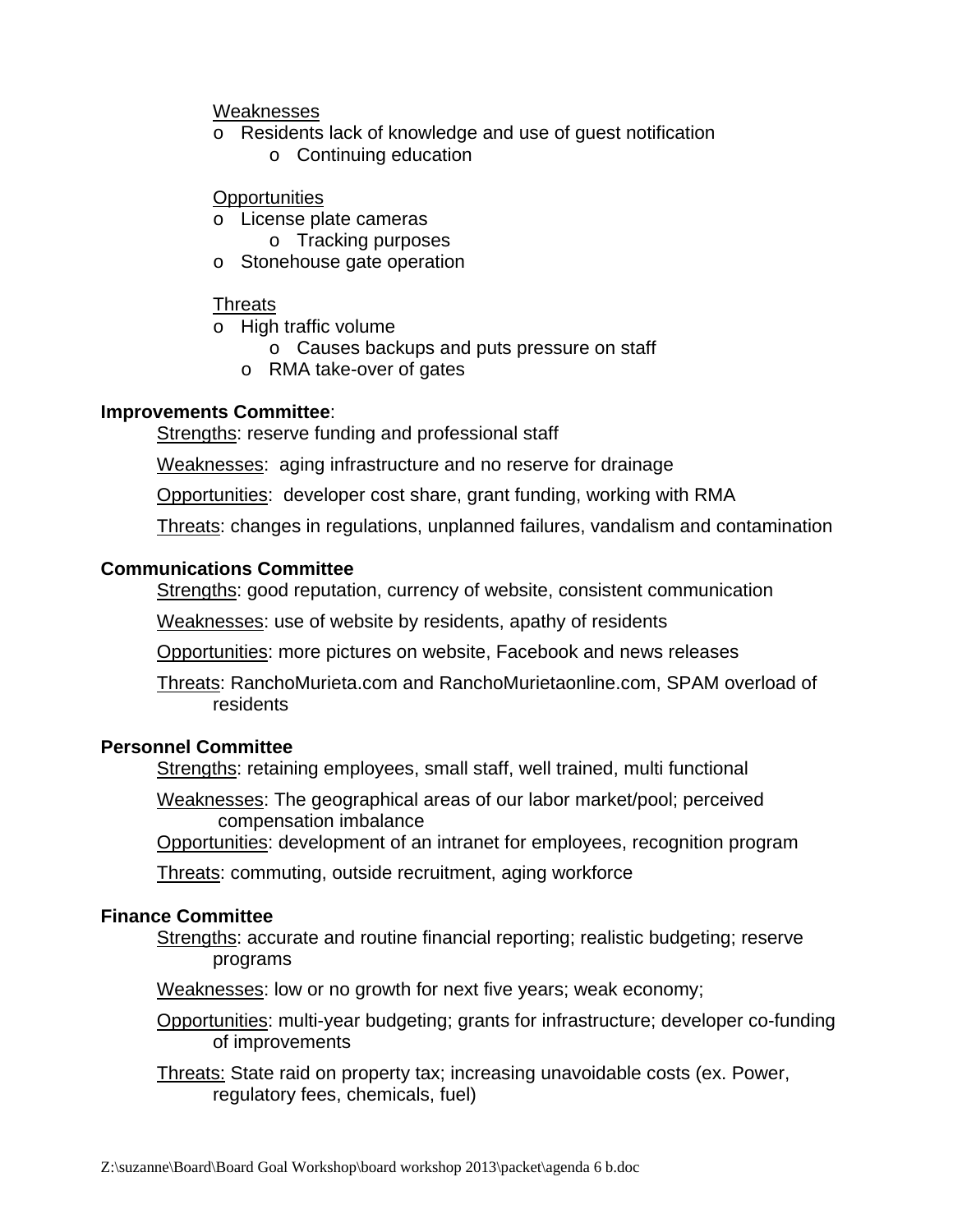### **STRATEGIC PLAN UPDATES**

Following the assessment of internal and external environment and resulting SWOT analysis, staff and the committee developed a new set of strategic initiatives under the existing five key strategic goals from 2005.

#### **SG #1: Provide Needed Community Services**

*The District will demonstrate leadership by providing as many of the services that are required by the Rancho Murieta community as it can perform in a practical and cost effective way.*

#### **Improvements Committee:**

**Initiative 1-1** Expand water supply portfolio (on-going through 2020 to perfect water right/or extension)

Pursue 2020 compliance (on-going through 2020; 10% by 2015)

Initiate and complete water supply augmentation (2014-2017)

Continue progress on IWMP next steps (on-going)

**Initiative 1-2** Ensure wastewater treatment and disposal needs are adequate for future needs (2013-2014)

Implement Recycled water (as needed, dependant on other factors)

Pursue regional Board approval (as needed, dependant on other factors)

Identify facilities plan and costs (as needed, dependant on other factors)

**Initiative 1-3** Evaluate drainage long term maintenance needs (2011-2012)

Prepare a long term facilities replacement plan (06-2012)

#### **SG #2: Optimize Level of Services**

*The CSD will offer services to the community in an effective and efficient manner*.

#### **Technology Committee:**

**Initiative 2-1** Maintain, expand and leverage technology to create organizational efficiency and effectiveness.

Electronic document management system (04-2012)

Exchange server in house (04-2012)

Electronic bill and bill payment (04-2013)

#### **Security Committee:**

**Initiative 2-1** Enhance gate operations to reduce resident and guest time through gates

Work with RMA on new North gate operations, layout and lane and barcode reader configurations (12-2012)

Educate residents on guest registration (on-going)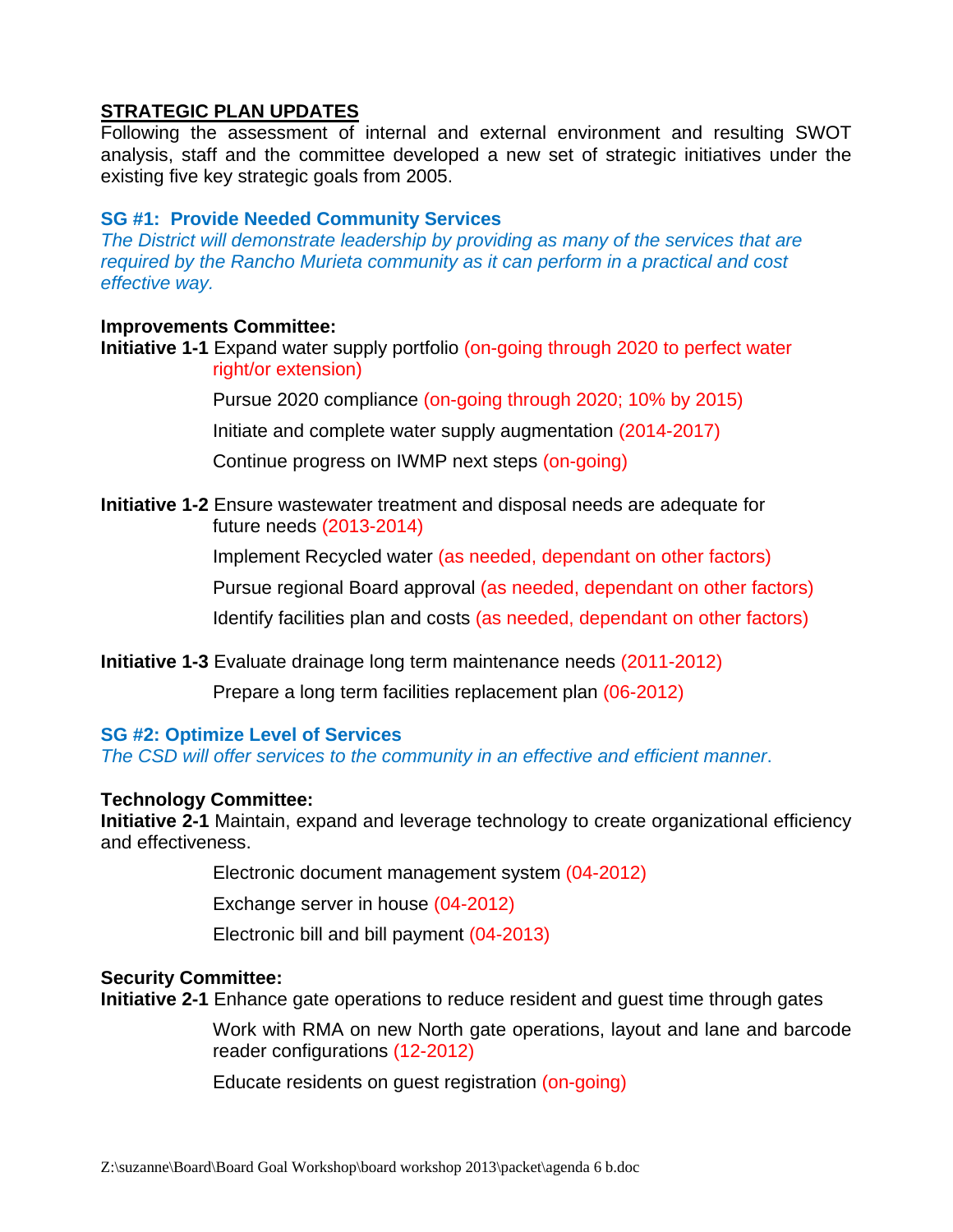**Initiative 2-2** Increase security at gates

Install license plate readers (07-2012)

Monitor expanded use of remote cameras (07-2012)

**Initiative 2-3** Expand security services

Add remote cameras at parks, and other key hot spots (on-going)

Evaluate expansion of security's role in no safety CC&R enforcement (on-going)

#### **SG #3 Employ a Quality Workforce**

*The CSD will employ a high quality workforce, and treat its employees as valued partners in the successful management of Rancho Murieta affairs.*

#### **Personnel Committee:**

**Initiative 3-1** Foster leadership throughout organization

Identify key staff for leadership training (01-2012)

**Initiative 3-2** Develop recognition program to reinforce superior performance

Prepare recognition program and monitor performance (09-2011)

**Initiative 3-3** Assess employee feedback through annual satisfaction surveys

Develop survey and survey annually (01-2012)

Monitor and track progress (January each year)

**Initiative 3-4** Utilize intranet for employee information

Initial roll out of HR documents (03-2013)

Upgrade to add electronic forms, sign-ups, links to PERS, medical information, etc. (08-2013)

**Initiative 3-5** Address succession planning in all departments

Prepare succession plan for each department (04-2012)

**Initiative 3-6** Improve our ability to recruit and retain superior performing workforce

Implement Koff recommendations (11-2011)

Align salary and benefits to market on a yearly basis (April each year)

#### **SG #4: Maintain Good Relationships**

*The CSD will maintain open, cordial and cooperative relationships with its residents, Rancho Murieta Association, local cities, local businesses, the County of Sacramento, and other stakeholders in the community.*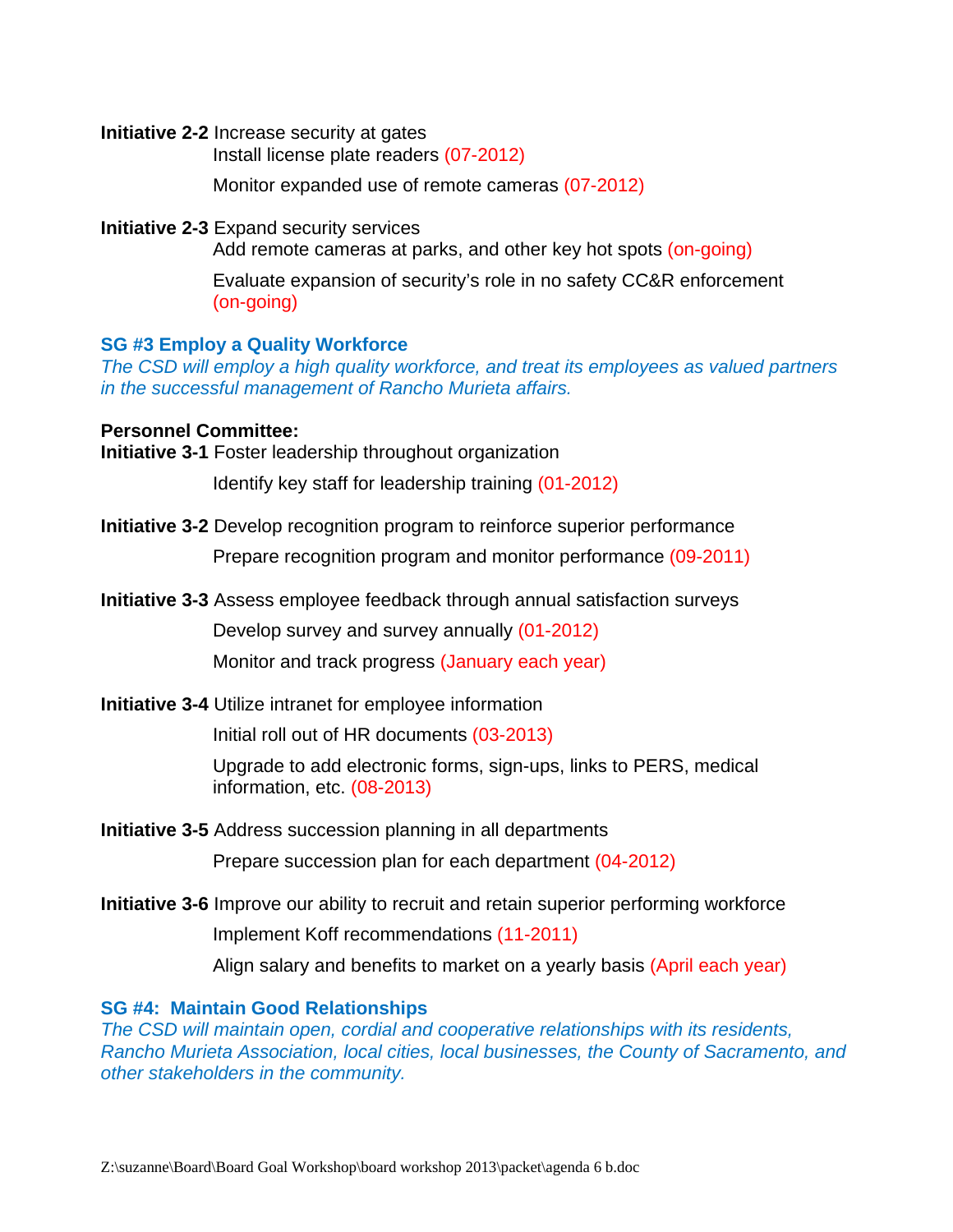#### **Communications Committee:**

**Initiative 4-1** Communicate clearly, concisely and consistently to enlighten and engage community on District issues and initiatives.

Install reader boards at both gates

Continually update and upgrade website (on-going)

Expand readership of pipeline (on-going)

**Initiative 4-2** Assess customer feedback through surveys, focus groups, point of contact comments

Develop questionnaire and survey documents (03-2014)

**Initiative 4-3** Monitor and benchmark up to 5 customer service (e.g. programs, convenience, response times) to ensure that District customers' needs are met.

#### **SG #5: Handle Finances Effectively**

*The CSD will handle its finances in a well-planned manner, so that it maintains a stable and secure financial position.*

#### **Finance Committee**

**Initiative 5-1** Utilize technology to manage costs and improve service

Electronic bill and electronic payment (06-2013)

Automate timesheet (08-2013)

Streamline AP (06-2012)

**Initiative 5-2** Diversify funding sources through grants, partnerships and incentives

Pursue recycled water grants (on-going) Investigate solar power again (03-2012)

**Initiative 5-3** Develop long term budget and financial plans

Develop multi-year budget for rate setting (05-2012)

Develop 5 year operation and reserve budget (05-2012)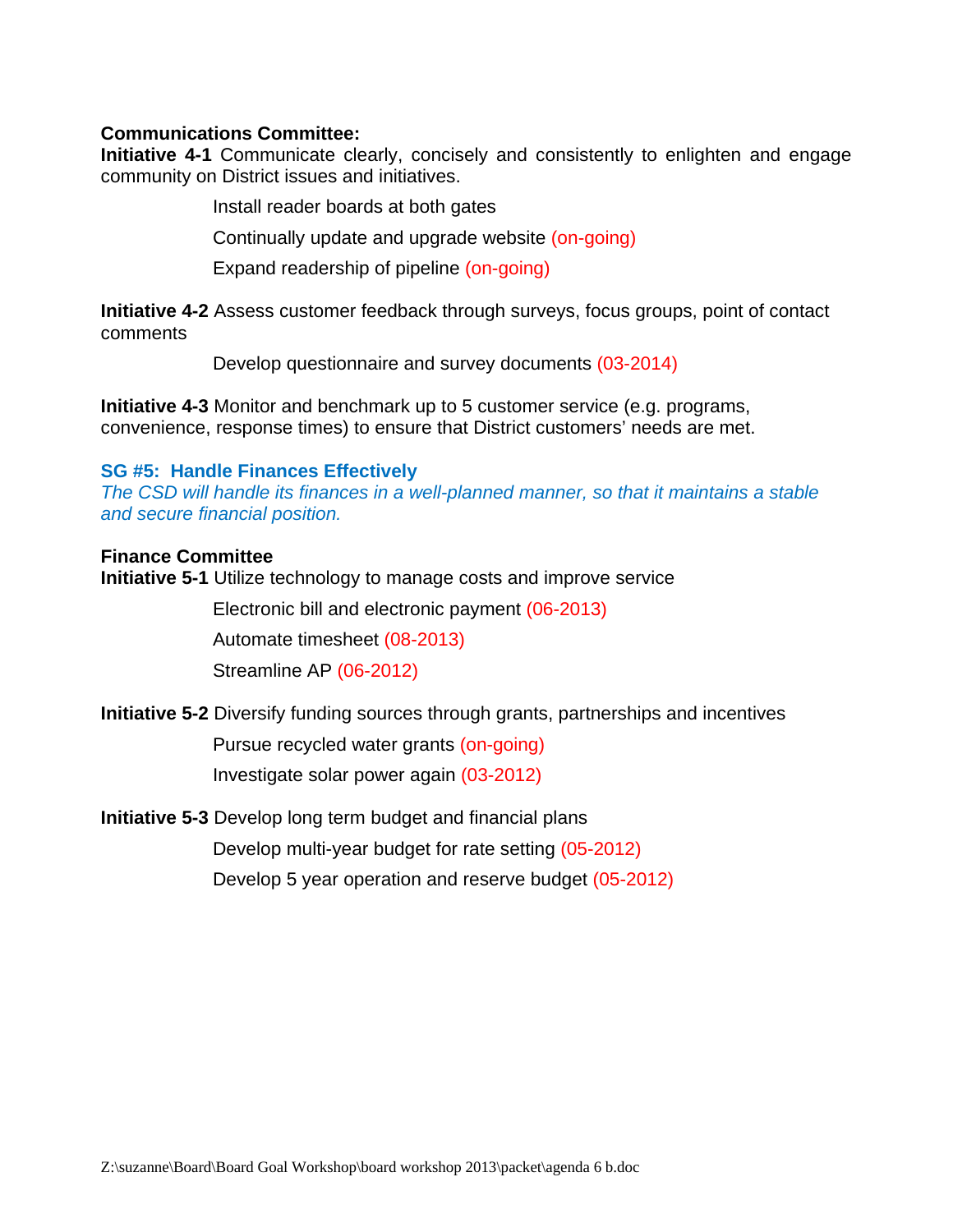## **Board Goal Definition Dialogue sheet 2013**

| <b>WATER/WASTE</b>                                                                                                                                                                                                 | <b>SECURITY</b>                                                            | <b>SOLID WASTE</b>                                                          | <b>COMMUNITY</b>                                                                                       | <b>RMA/RMCC</b>                                                                                                                                                                                                              | <b>EMPLOYEE</b>                                                                                                 | <b>DEVELOPMENT</b>                                              | <b>DISTRICT/</b>                                                                                                                                   |
|--------------------------------------------------------------------------------------------------------------------------------------------------------------------------------------------------------------------|----------------------------------------------------------------------------|-----------------------------------------------------------------------------|--------------------------------------------------------------------------------------------------------|------------------------------------------------------------------------------------------------------------------------------------------------------------------------------------------------------------------------------|-----------------------------------------------------------------------------------------------------------------|-----------------------------------------------------------------|----------------------------------------------------------------------------------------------------------------------------------------------------|
| <b>WATER/DRAINAGE</b>                                                                                                                                                                                              |                                                                            |                                                                             | <b>RELATIONS</b>                                                                                       | <b>RELATIONS</b>                                                                                                                                                                                                             | <b>RELATIONS</b>                                                                                                |                                                                 | <b>BOARD</b>                                                                                                                                       |
| <b>Evaluate methods of</b>                                                                                                                                                                                         | <b>Evaluate and</b>                                                        | Coordinate with local                                                       | <b>Consider expanding</b>                                                                              | Consider periodic                                                                                                                                                                                                            | <b>Question: Do</b>                                                                                             | Further investigate                                             | Revisit including non-                                                                                                                             |
| reducing SMUD                                                                                                                                                                                                      | recommend                                                                  | fundraising groups                                                          | the committees to                                                                                      | meetings with other                                                                                                                                                                                                          | employees have the                                                                                              | the feasibility of Solar                                        | <b>Directors on</b>                                                                                                                                |
| charges, including use                                                                                                                                                                                             | technology                                                                 | regarding e-waste                                                           | include 1 or 2 public                                                                                  | <b>Boards to discuss</b>                                                                                                                                                                                                     | opportunity to                                                                                                  | <b>Photovoltaic Systems</b>                                     | committees.                                                                                                                                        |
| of third party provided                                                                                                                                                                                            | applications for                                                           | pick-up/disposal.                                                           | members with                                                                                           | topics of mutual                                                                                                                                                                                                             | comment, in                                                                                                     | for pumps, buildings,                                           |                                                                                                                                                    |
| alternative capacities,                                                                                                                                                                                            | enhanced security                                                          |                                                                             | special expertise.                                                                                     | interest.                                                                                                                                                                                                                    | confidence, on their                                                                                            | etc. Present written                                            |                                                                                                                                                    |
| including possible use                                                                                                                                                                                             | within the boundary                                                        |                                                                             |                                                                                                        |                                                                                                                                                                                                                              | supervisor's                                                                                                    | report of the findings                                          |                                                                                                                                                    |
| of District properties                                                                                                                                                                                             | of RM.                                                                     |                                                                             |                                                                                                        |                                                                                                                                                                                                                              | performance?                                                                                                    | to the Board.                                                   |                                                                                                                                                    |
| for solar farm.                                                                                                                                                                                                    |                                                                            |                                                                             |                                                                                                        |                                                                                                                                                                                                                              |                                                                                                                 |                                                                 |                                                                                                                                                    |
| Establish water plant<br>upgrade baseline,<br>including capacity,<br>preliminary cost and<br>implementation<br>phasing (if applicable)                                                                             | Consider a cost<br>efficient alternative<br>type of patrol<br>vehicle.     | Publish the names of<br>places where unused<br>drugs can be<br>dropped off. | Talk to people.                                                                                        | <b>Consider the</b><br>implementation of<br>the "Immediate and<br><b>Future Economies"</b><br>as contained in the<br>RMCSD ad hoc<br>Committee on<br><b>Governance Services</b><br>Sub Committee, Final<br>Report, June 2009 | Be open and straight-<br>forward regarding<br>the need to reduce<br>taxpayer's costs -<br>esp. post-retirement. | Review prior planning<br>for its pertinence.                    | <b>Update budget needs</b><br>once the FSA has been<br>signed by all parties.                                                                      |
| <b>Update IWMP to</b><br>incorporate the<br>revised utilization<br>data, adjusted max<br><b>EDU</b> requirements as<br>of 12/2013, Clementia<br>as a draught source<br>and the well<br>augmentation<br>capability. | Consider<br>implications/benefits<br>of increase of tax to ><br>2% a year. |                                                                             | <b>Start implementing</b><br>the educational<br>communication<br>component listed in<br>the 2020 plan. | Continue as is.                                                                                                                                                                                                              | <b>Report on PERS</b><br>legislation and the<br>affect on employee<br>benefits.                                 | Continue talks on the<br><b>Murieta Gardens</b><br>development. | <b>Review the Directors</b><br><b>Binder on Rules and</b><br>Regulations and the<br>use of Roberts Rules<br>of Order (District Code<br>Chapter 2). |